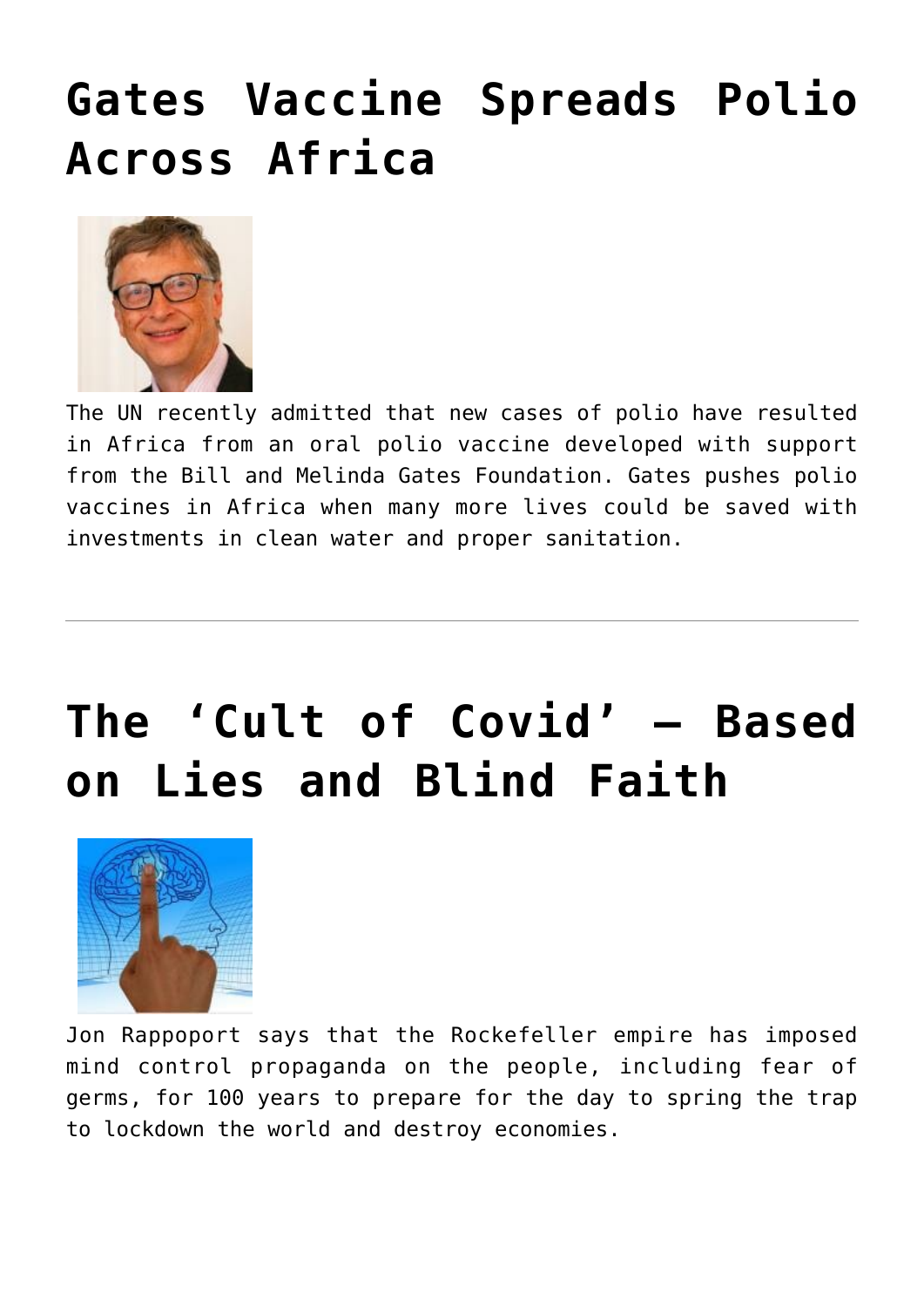### **[Bill Gates and the Population](https://needtoknow.news/2020/05/bill-gates-and-the-population-control-grid/) [Control Grid](https://needtoknow.news/2020/05/bill-gates-and-the-population-control-grid/)**



Bill Gate has had a life-long compulsion to reduce the human population and the vaccine technologies he has funded for that purpose now are being deployed to identify and track every human on the planet.This is not for health purposes but for economic, social, and political control.

**[Connection Between the](https://needtoknow.news/2020/03/need-to-know-connection-between-the-rockefeller-foundation-johns-hopkins-university-and-the-bill-and-melinda-gates-foundation/) [Rockefeller Foundation, Johns](https://needtoknow.news/2020/03/need-to-know-connection-between-the-rockefeller-foundation-johns-hopkins-university-and-the-bill-and-melinda-gates-foundation/) [Hopkins, and Gates](https://needtoknow.news/2020/03/need-to-know-connection-between-the-rockefeller-foundation-johns-hopkins-university-and-the-bill-and-melinda-gates-foundation/) [Foundations](https://needtoknow.news/2020/03/need-to-know-connection-between-the-rockefeller-foundation-johns-hopkins-university-and-the-bill-and-melinda-gates-foundation/)**

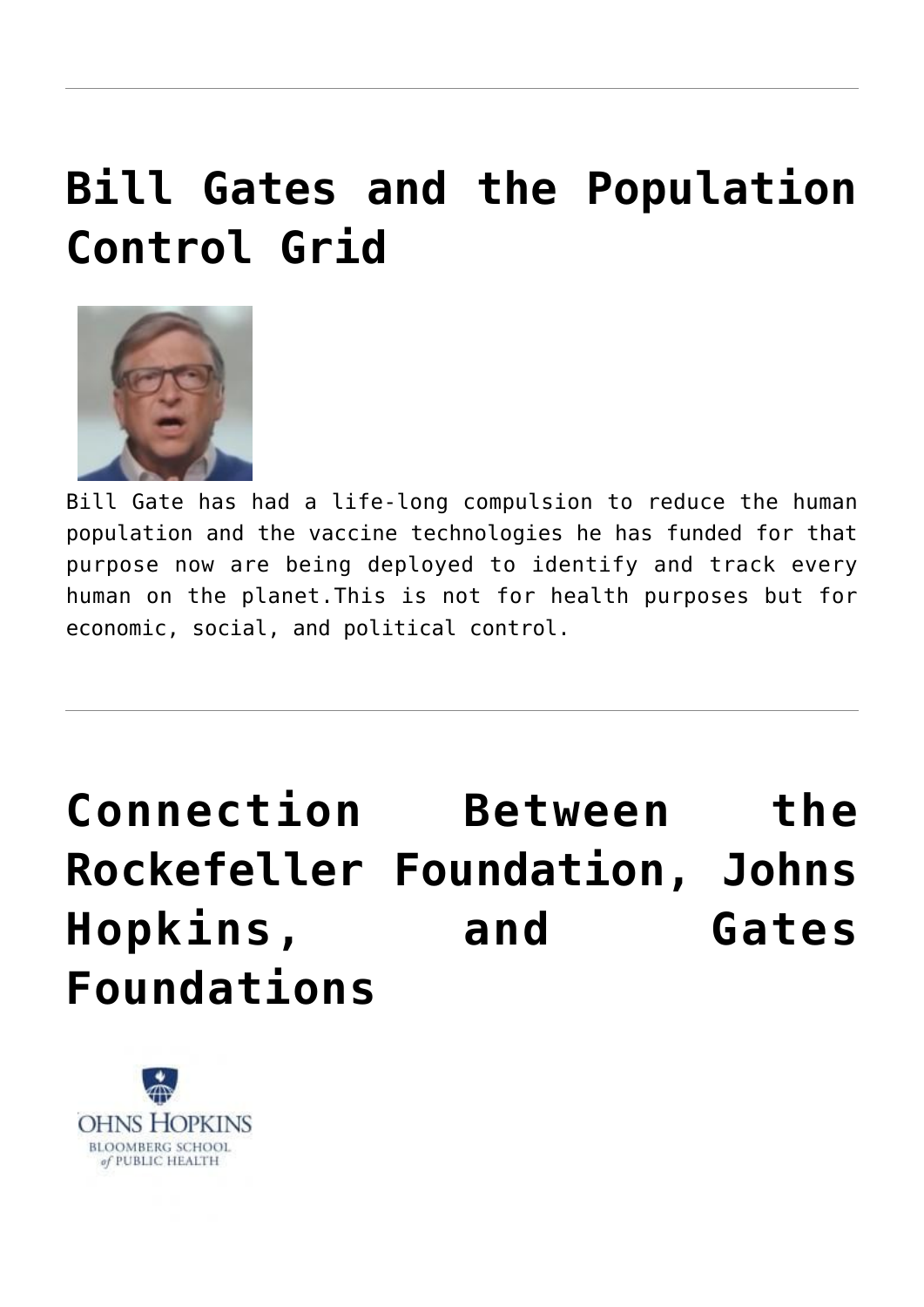The 2010 Rockefeller Foundation's 'Lock Step' paper and the Johns Hopkins Event 201 predicted and rehearsed for a pandemic. The two organizations have become inseparable since the John Hopkins School of Hygiene and Public Health was founded with funding from the Rockefeller Foundation in 1916.

# **[Rockefeller Foundation Paper](https://needtoknow.news/2020/03/rockefeller-foundation-paper-published-in-2010-predicted-how-a-pandemic-can-be-used-as-an-excuse-to-establish-global-authoritarian-power/) [Published in 2010 Predicted](https://needtoknow.news/2020/03/rockefeller-foundation-paper-published-in-2010-predicted-how-a-pandemic-can-be-used-as-an-excuse-to-establish-global-authoritarian-power/) [How a Pandemic Can be Used as](https://needtoknow.news/2020/03/rockefeller-foundation-paper-published-in-2010-predicted-how-a-pandemic-can-be-used-as-an-excuse-to-establish-global-authoritarian-power/) [an Excuse to Establish Global](https://needtoknow.news/2020/03/rockefeller-foundation-paper-published-in-2010-predicted-how-a-pandemic-can-be-used-as-an-excuse-to-establish-global-authoritarian-power/) [Authoritarian Power](https://needtoknow.news/2020/03/rockefeller-foundation-paper-published-in-2010-predicted-how-a-pandemic-can-be-used-as-an-excuse-to-establish-global-authoritarian-power/)**



It envisions a future where a pandemic would allow national leaders to flex their authority and impose airtight rules and restrictions that would remain after the pandemic faded. The first half of this scenario already has unfolded.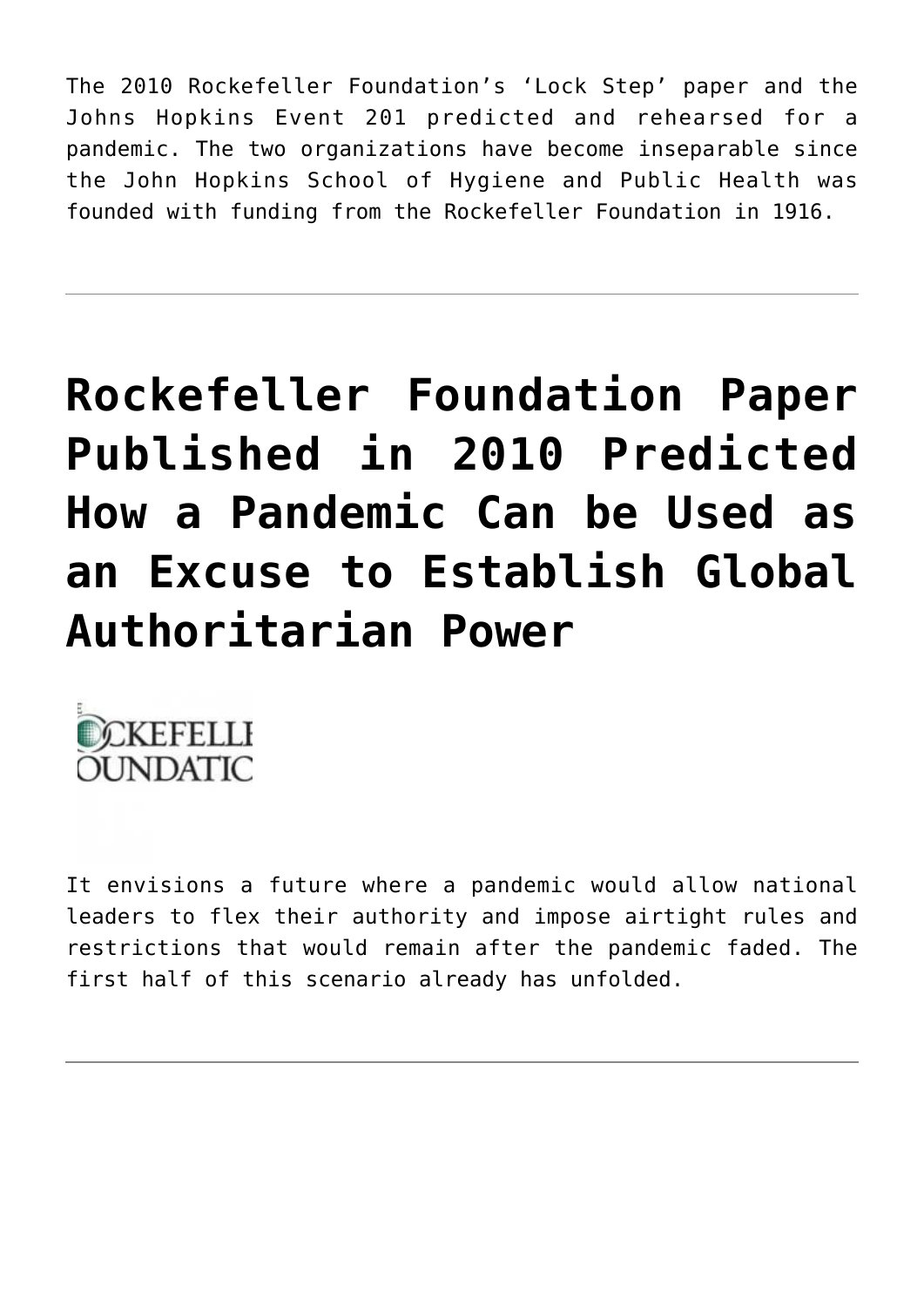**[Rockefeller, Johns Hopkins,](https://needtoknow.news/2019/02/rockefeller-johns-hopkins-and-bristol-meyers-sqibb-sued-for-1-billion-for-intentionally-infecting-people-with-syphilis/) [and Bristol Meyers Sqibb Sued](https://needtoknow.news/2019/02/rockefeller-johns-hopkins-and-bristol-meyers-sqibb-sued-for-1-billion-for-intentionally-infecting-people-with-syphilis/) [for \\$1-Billion for](https://needtoknow.news/2019/02/rockefeller-johns-hopkins-and-bristol-meyers-sqibb-sued-for-1-billion-for-intentionally-infecting-people-with-syphilis/) [Intentionally Infecting](https://needtoknow.news/2019/02/rockefeller-johns-hopkins-and-bristol-meyers-sqibb-sued-for-1-billion-for-intentionally-infecting-people-with-syphilis/) [People with Syphilis](https://needtoknow.news/2019/02/rockefeller-johns-hopkins-and-bristol-meyers-sqibb-sued-for-1-billion-for-intentionally-infecting-people-with-syphilis/)**



The test subjects in the experiments were mainly children, orphans, patients from mental hospitals, and inmates, and most were never treated.

# **[CRISPER Gene Editing Causes](https://needtoknow.news/2017/06/2086/) [Hundreds of Off-Target](https://needtoknow.news/2017/06/2086/) [Mutations](https://needtoknow.news/2017/06/2086/)**



A new study shows that CRISPR gene editing can cause hundreds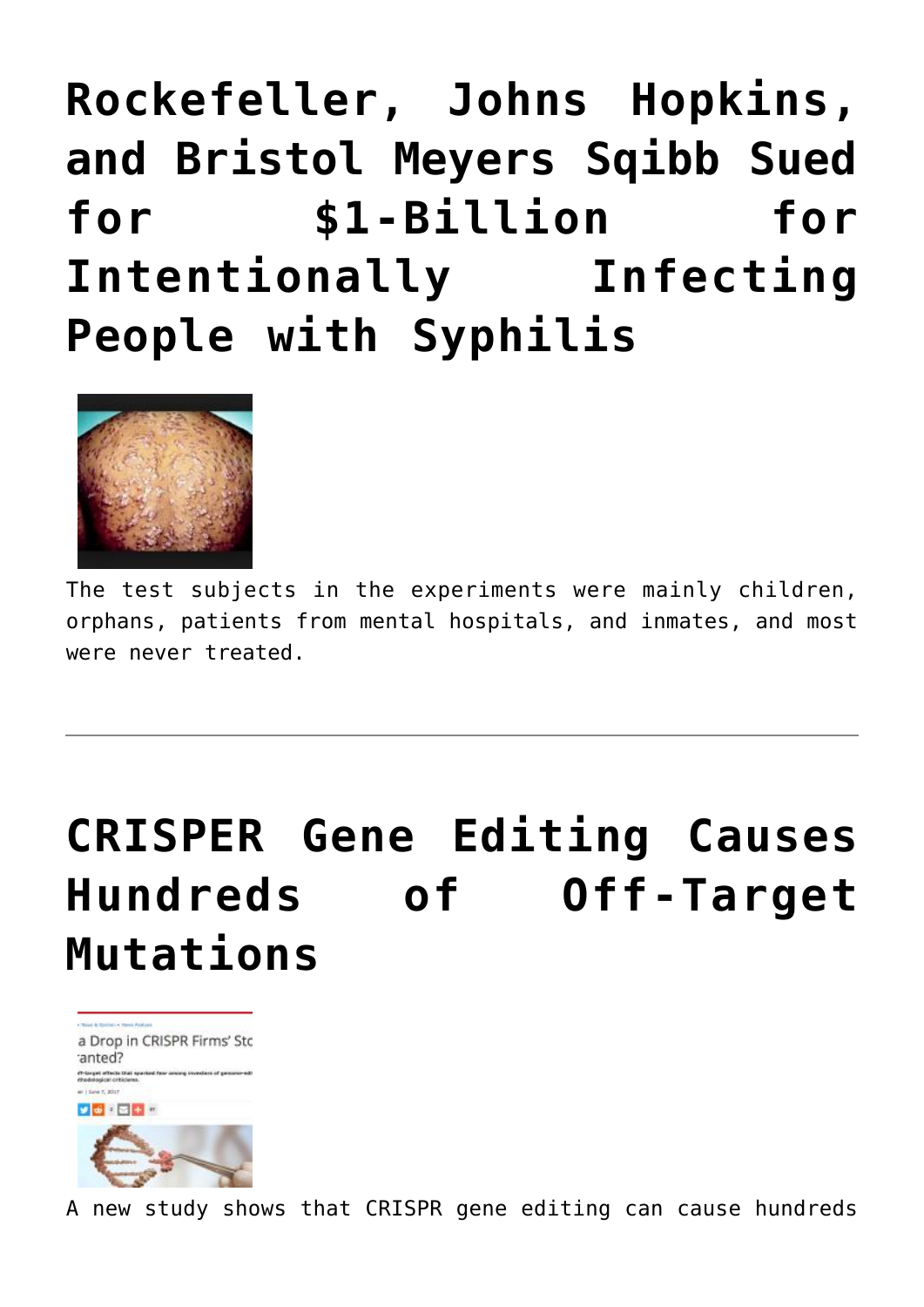of unintended gene mutations. DNA tinkering is part of a longstanding program, originally funded by the Rockefellers, to transform the human race into two distinct species: one to serve and the other to command.

# **[The Dark History Of The](https://needtoknow.news/2017/03/the-dreadful-history-of-the-rockefellers-and-their-curse-on-humanity/) [Rockefellers And Their Impact](https://needtoknow.news/2017/03/the-dreadful-history-of-the-rockefellers-and-their-curse-on-humanity/) [On Humanity](https://needtoknow.news/2017/03/the-dreadful-history-of-the-rockefellers-and-their-curse-on-humanity/)**



James Corbett's mini-documentary, How Big Oil Conquered The World, reviews the history of JD Rockefeller and his family, including David Rockefeller. JD's credo was that "competition is a sin", and this documentary shows how the destruction of competition actually was accomplished – not just in the oil industry – but everywhere Rockefeller money was invested. That includes education, health care, banking, and even the food supply. The goal is to monopolize everything, including life itself.